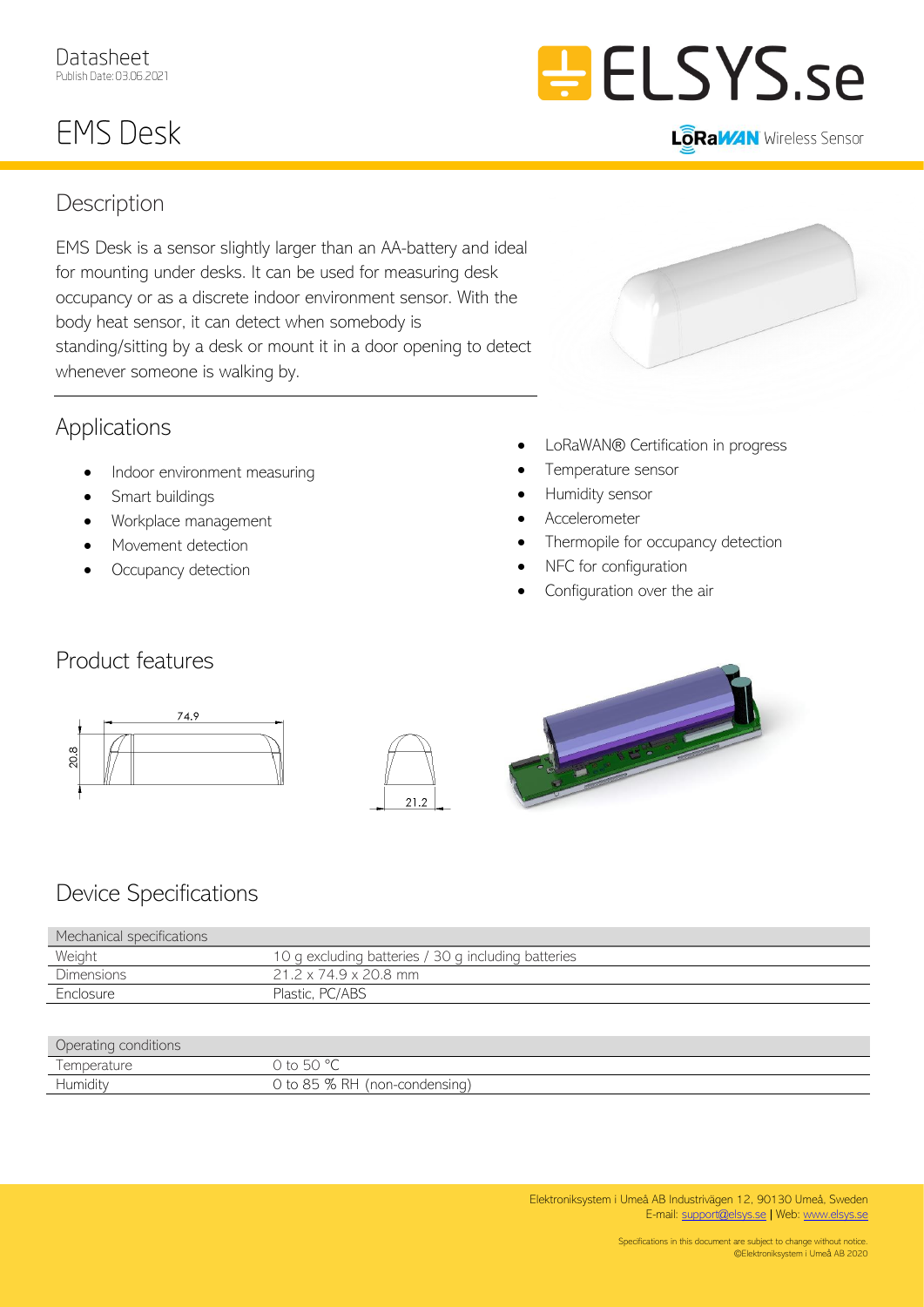Radio / Wireless





#### **LôRaWAN** Wireless Sensor

| Rayo / VVIICIESS            |                                                                                |  |  |
|-----------------------------|--------------------------------------------------------------------------------|--|--|
| Wireless Technology         | LoRaWAN® 1.0.3                                                                 |  |  |
| <b>Wireless Security</b>    | LoRaWAN® End-to-End encryption (AES-CTR), Data Integrity Protection (AES-CMAC) |  |  |
| LoRaWAN Device Type         | Class A/C (configurable) End-device                                            |  |  |
| Supported LoRaWAN® features | OTAA, ABP, ADR, Adaptive Channel Setup                                         |  |  |
| Supported LoRaWAN® regions  | US902 - 928, EU863 - 870, AS923, AU915 - 928, KR920 - 923, RU864, IN865        |  |  |
| Link Budget                 | 137 dB (SF7) to 151 dB (SF12)                                                  |  |  |
| <b>RF Transmit Power</b>    | 14 dB / 20 dB (Region specific)                                                |  |  |
|                             |                                                                                |  |  |
|                             |                                                                                |  |  |
| Device Power Supply         |                                                                                |  |  |

| Device Power Supply      |                                                                     |
|--------------------------|---------------------------------------------------------------------|
| Battery                  | $\pm$ x 3.6V AA Lithium battery (Li-SOCI <sub>2</sub> )             |
| Expected Battery<br>_ite | (Depending on configuration and environment)<br>vears iL<br>Jp to 1 |
|                          |                                                                     |

| Device Logging Function |                                                 |
|-------------------------|-------------------------------------------------|
| Sampling Interval       | Configurable via NFC and downlink configuration |
| Data Upload Interval    | Configurable via NFC and downlink configuration |

| Data types       |                       |           |                                                                          |
|------------------|-----------------------|-----------|--------------------------------------------------------------------------|
| Type value       | $'$ vpe               | Data size | Comment                                                                  |
| OxO1             | Temperature           |           | -3276.5 °C $\rightarrow$ 3276.5 °C (Value of: 100 $\rightarrow$ 10.0 ¡C) |
| OxO <sub>2</sub> | Humidity              |           | $0 - 100\%$                                                              |
| OxO3             | Acceleration/Level    |           | X, Y, Z -127 $\rightarrow$ +127 (Value of:63=1G)                         |
| OxO7             | VDD (Battery voltage) |           | 0-65535mV                                                                |
| 0x11             | Occupancy             |           | $0 =$ Unoccupied / 1 = Pending (Entering or leaving) / 2 = Occupied      |